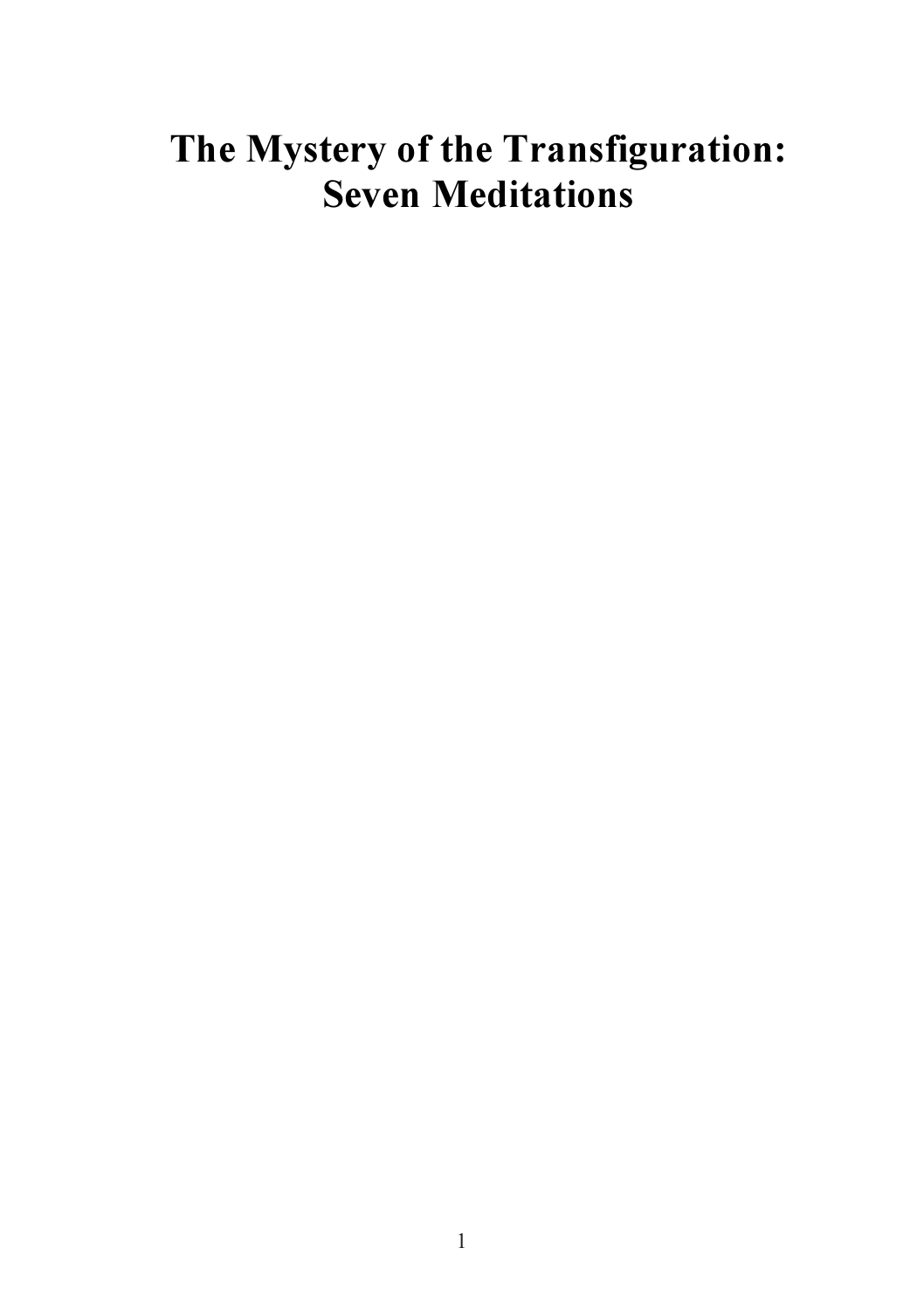

Dean Eric Symes Abbott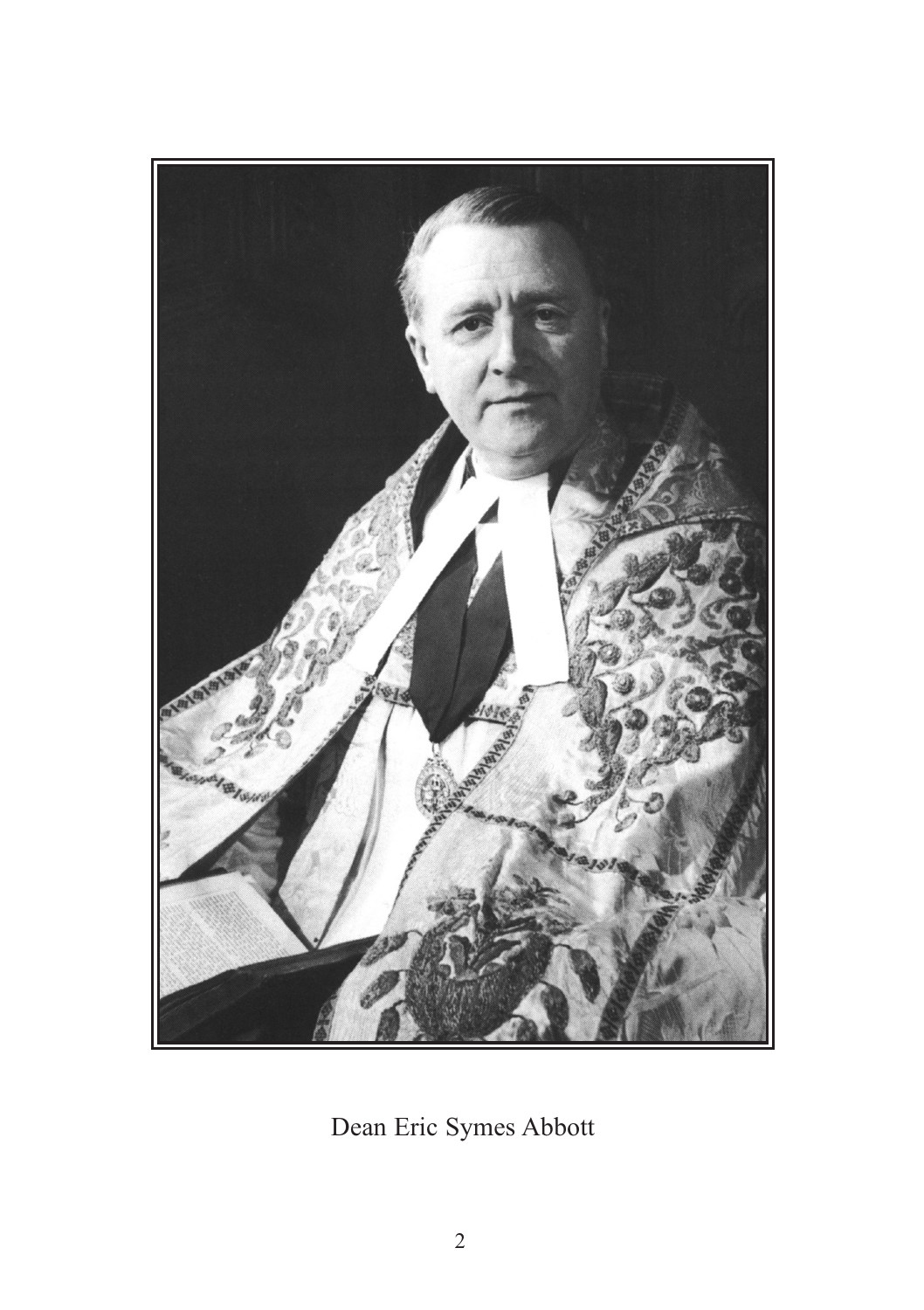by

Dean Eric Symes Abbott

published by

## **The Eric Symes Abbott Memorial Fund**

May 2006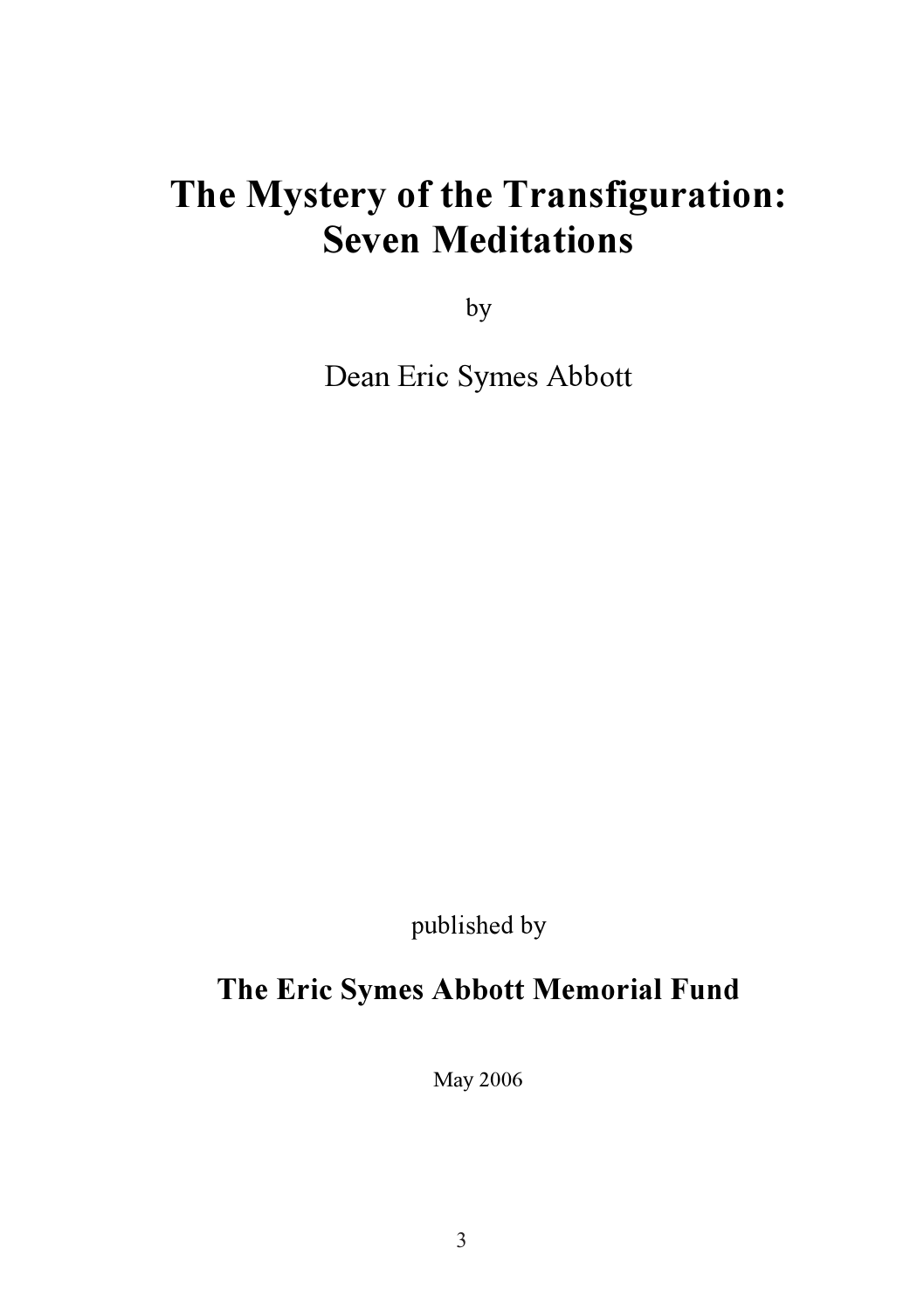*Dean Eric Symes Abbott (1906-1983) held, among other posts, those of Warden of Lincoln Theological College, Dean of King's College London, Warden of Keble College Oxford, and Dean of Westminster. On his death, the Eric Symes Abbott Memorial Fund was endowed by his friends to provide for an annual lecture or course of lectures on spirituality and pastoral theology. The lectures are given in both London and Oxford (and formerly in Lincoln); the Twenty-first Lecture was delivered in May 2006 by the Very Revd Vivienne Faull, Dean of Leicester.* 

*The Meditations here reproduced were first published in 1979, although they were originally delivered in the late 1940s. To mark Dr Abbott's centenary, the Memorial Fund Committee felt that it would be appropriate to reprint them for a new audience.* 

*The members of the Memorial Fund Committee are: the Dean of King's College London (Chairman): the Dean of Westminster; the Warden of Keble College, Oxford; the Reverend John Robson; and the Reverend Canon Eric James.*

### **© 2006 The Eric Symes Abbott Memorial Fund**

c/o The Dean's Office King's College London WC2R 2LS

Tel: 020 7848 2333 Fax: 020 7848 2344 Email: dean@kcl.ac.uk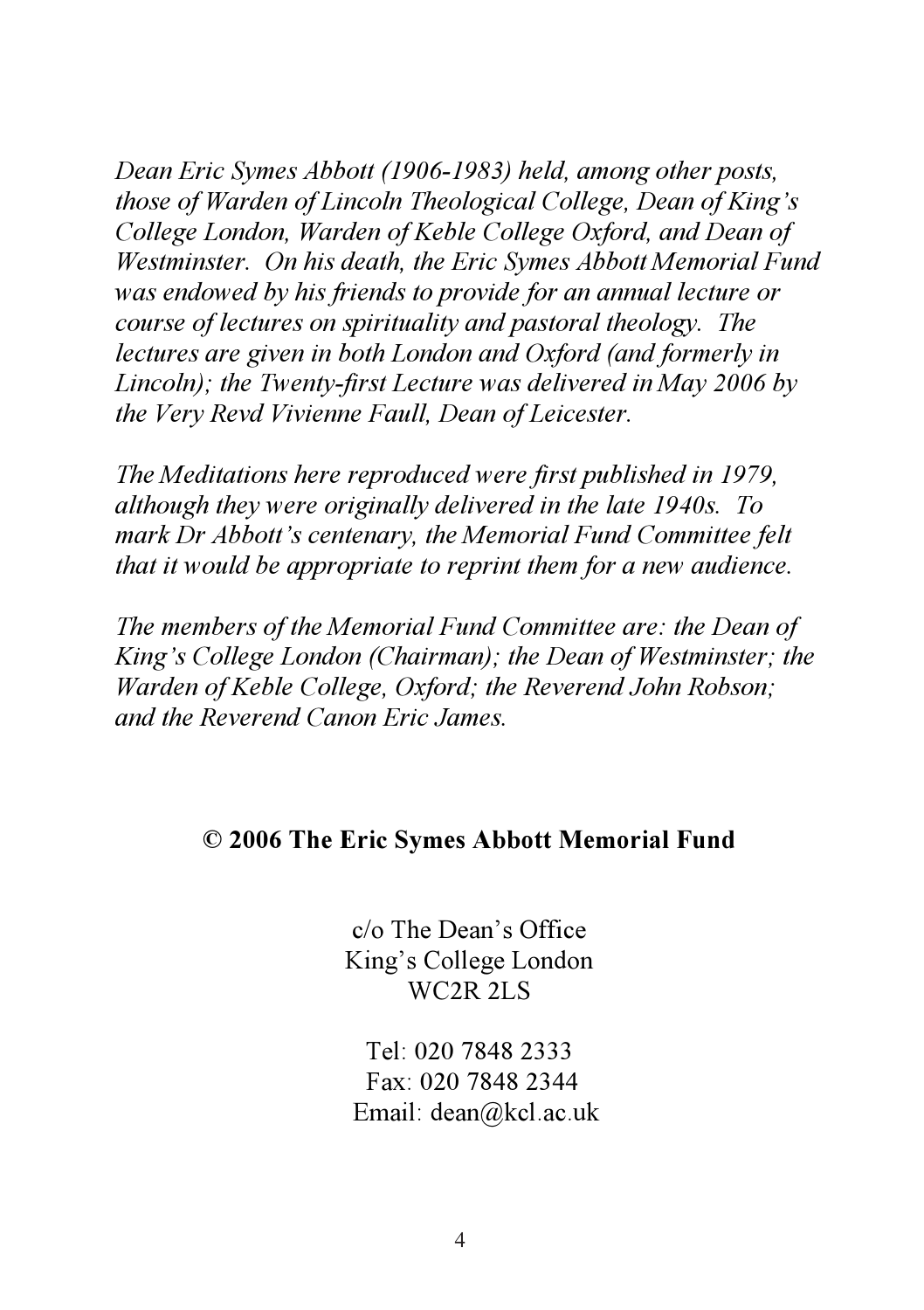I

### *ëJesus taketh with him Peter, and James and John, and leadeth them up into an high mountain apart by themselves' (Mark 9:2).*

This is the divine initiative  $-$  in all our life, in all our prayer. It is prevenient grace. It is the priority of God's action. 'We love him because he first loved us'  $(1$  John 4:19). It is the divine initiative moving always towards union, towards the shared experience.

Note the little word 'with'  $-$  'we are buried with him by baptism into death'; 'we are raised with him'; 'we suffer with him'; 'we reign with him'; 'we are glorified with him'; 'we live with him': 'Jesus taketh with him...' So when 'Jesus taketh with him Peter, and James and John' it is the first upward movement not only towards his own transfiguration but towards their ultimate transfiguration as well. It is the first promise that the transfigured Jesus is also the transfiguring Jesus. The Lord Jesus Christ shall fashion anew the body of our humiliation that it may be conformed to the body of his glory, according to the working whereby he is able even to subdue all things unto himself' (Phil. 3:20-21). ëBeloved, now are we the sons of God, and it doth not yet appear what we shall be: but we know that, when he shall appear, we shall be like him; for we shall see him as he is' (1 John 3:2).

 $W$ e shall be like him $W$ we shall see him as he is.<sup>†</sup> These two statements are most intimately linked, for we grow into the likeness of that at which we lovingly gaze. (The Curé d'Ars used to lean over his pulpit and say over and over again, 'We shall see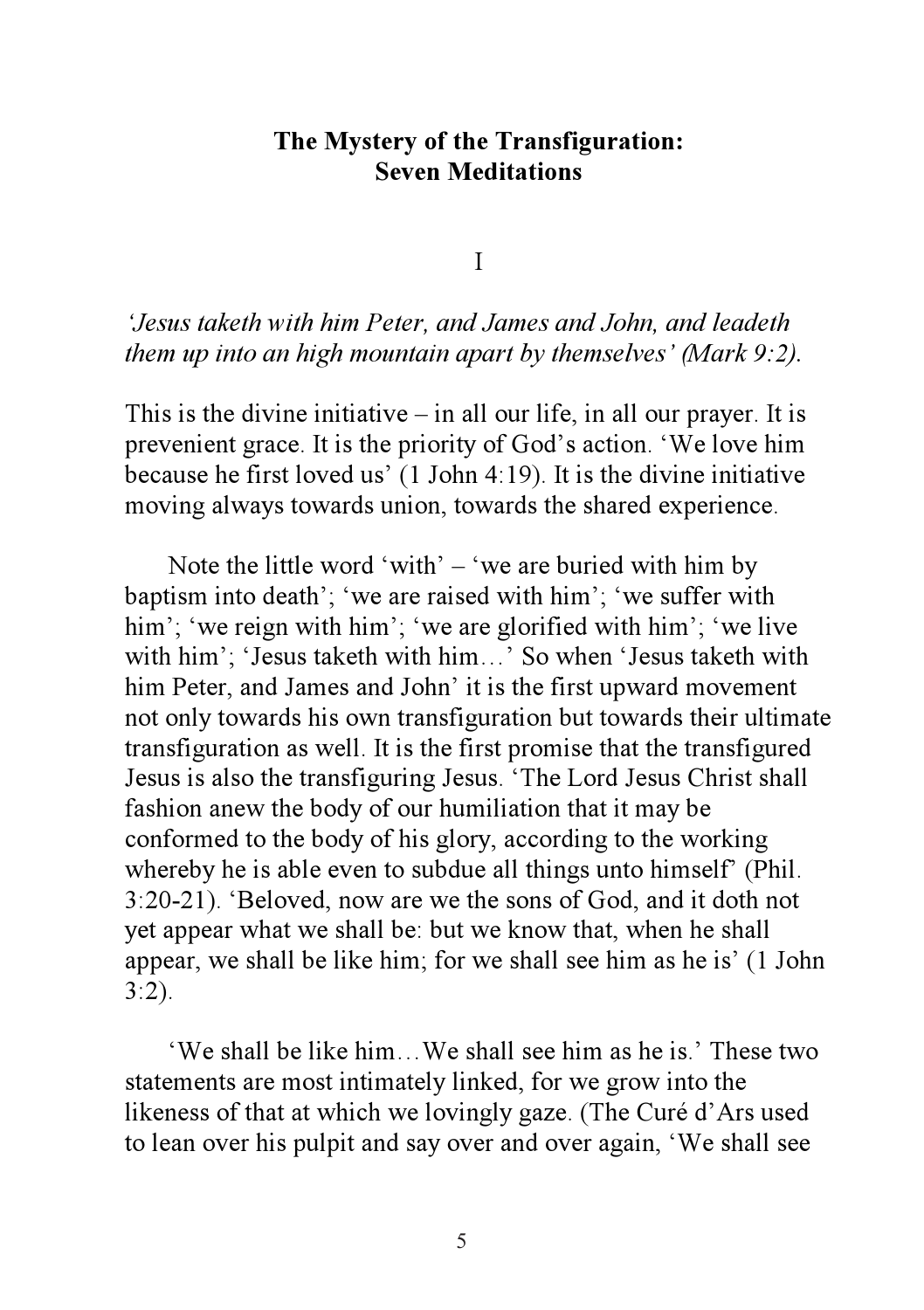him.<sup>'</sup>) At the Transfiguration they saw him as he was. They were 'eve witnesses of his majesty'  $(2$  Pet. 1:16).

'Jesus taketh with him Peter, and James and John...' Here is friendship  $-$  first that which is natural'. Here is election  $-$  that mystery of all history  $-$  the chosen few; election of responsibility; ëyou only have I known of all the peoples of the earth: you therefore I will punish' (Amos  $3:2$ ). Here is apostleship and training  $-$  something which they must wait to speak about till the Son of Man is risen from the dead. So it isn't simply Tom, Dick and Harry – even though Tom, Dick and Harry may and do have various transfiguring experiences, of which the greatest is love, which is rooted in the divine creation of man. They are apostles. It is therefore the beginning of the promise to transfigure Israel, to transfigure the people of God, to transfigure the Church. Be quite sure that God will never fail to go on, through history to the end, taking the Church up into the place of transfiguration, just as he also takes the Church with him into Gethsemane; and in both places Jesus is the praying Christ, and in both places Peter, and James and John, are first asleep and then awake.

 $'$ He taketh them up into a high mountain $\ldots'$  This is the constant theme of ascending whence, first, the Redeemer has come down. He lifts up human nature ('not by conversion of Godhead into flesh but by taking manhood into God'). Prayer is the 'ascent of the mind unto God'. 'Lift up your hearts'  $-$  *sursum corda*  $-$  is the very earliest liturgical form. It is the proper view (and hence the proportion of things) which you get from the high mountain. But it is a high mountain.

'Apart by themselves...' This is an essential note. 'Come ye apart $\ldots$  – not to sleep, but to be awake to the majesty of his glory. For even as he 'went up into a mountain to pray', so now we come apart to pray.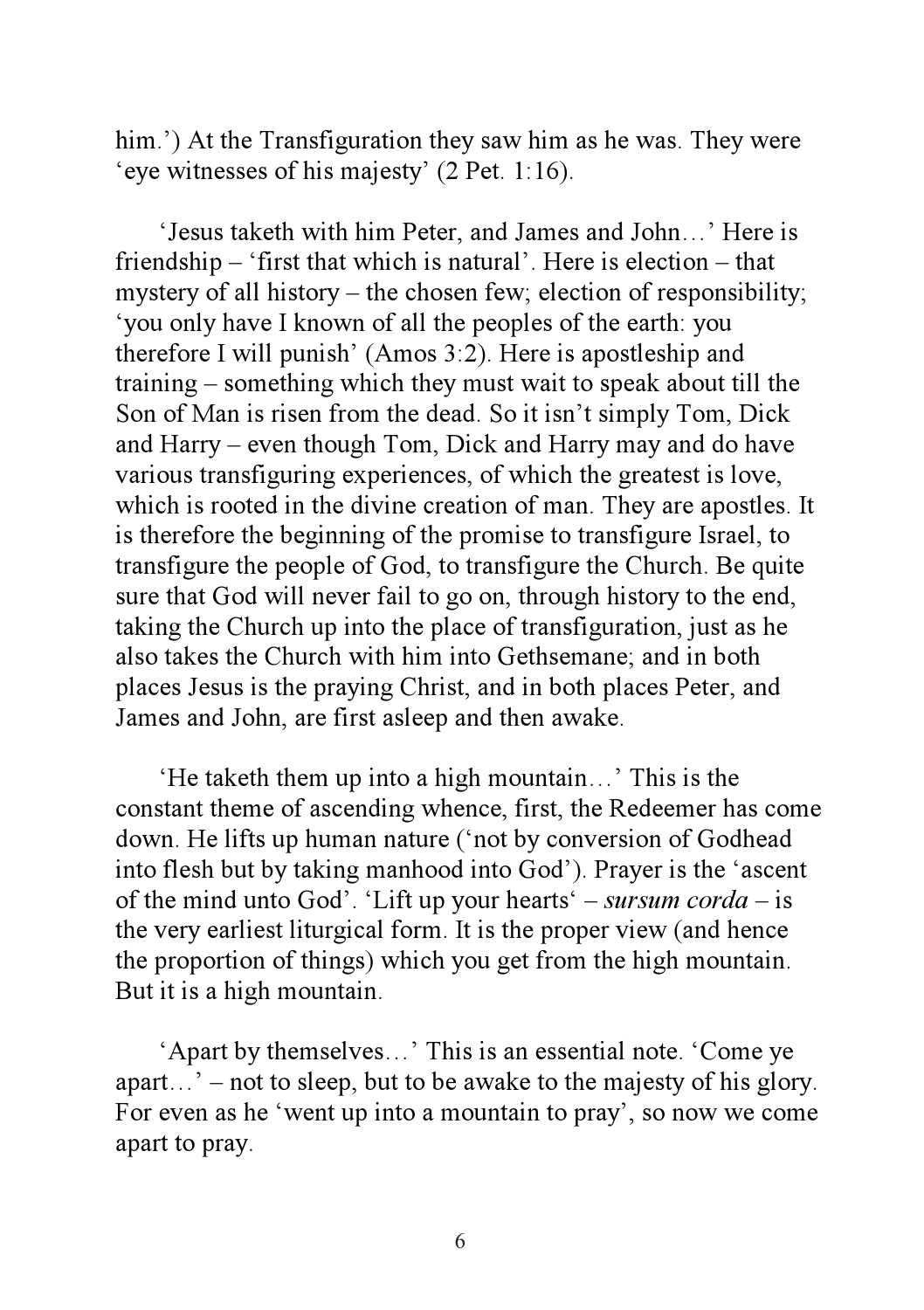Vouchsafe to bring us, by thy grace, To see thy glory face to face.

II

#### *And as he prayed the fashion of his countenance was altered.*

The Transfiguration is the feast of the praying Christ. In his prayer he entered into his glory. 'His face did shine as the sun, and his raiment was white as the light' (Matt. 17:2). What sort of prayer what it? We can only answer: the prayer of union, in which the Father blesses the Son, blesses and assures him with glory. The glory is the blessing and the assurance.

Our Lord's prayer to the Father was mind to mind, heart to heart, and will to will. Here in the Transfiguration is his being at one with the Father. Our Lord prays in John 17:6: ëGlorify thou me with thine own self with the glory which I had with thee before the world was.' George Macdonald wrote: 'When he died on the Cross he did that, in the wild weather of his outlying provinces, which he had done at home in glory and gladness.' He entered into his glory so that it was visible to men.

Late on, the gospel makes us see the glory of the cross. In the end we are led to discern the glory everywhere, because it is in fact by the glory of God that we are surrounded, though discerned by faith. And we know how the Transfiguration is related to what he is going to do, to the things he must suffer. But before the Transfiguration relates to his doing, it relates to his being. The glory is always there, but there is the absolute incognito  $-$  he 'took the form of a slave'; there was 'no beauty that we should desire him' until, before these 'eye witnesses of his majesty', the glory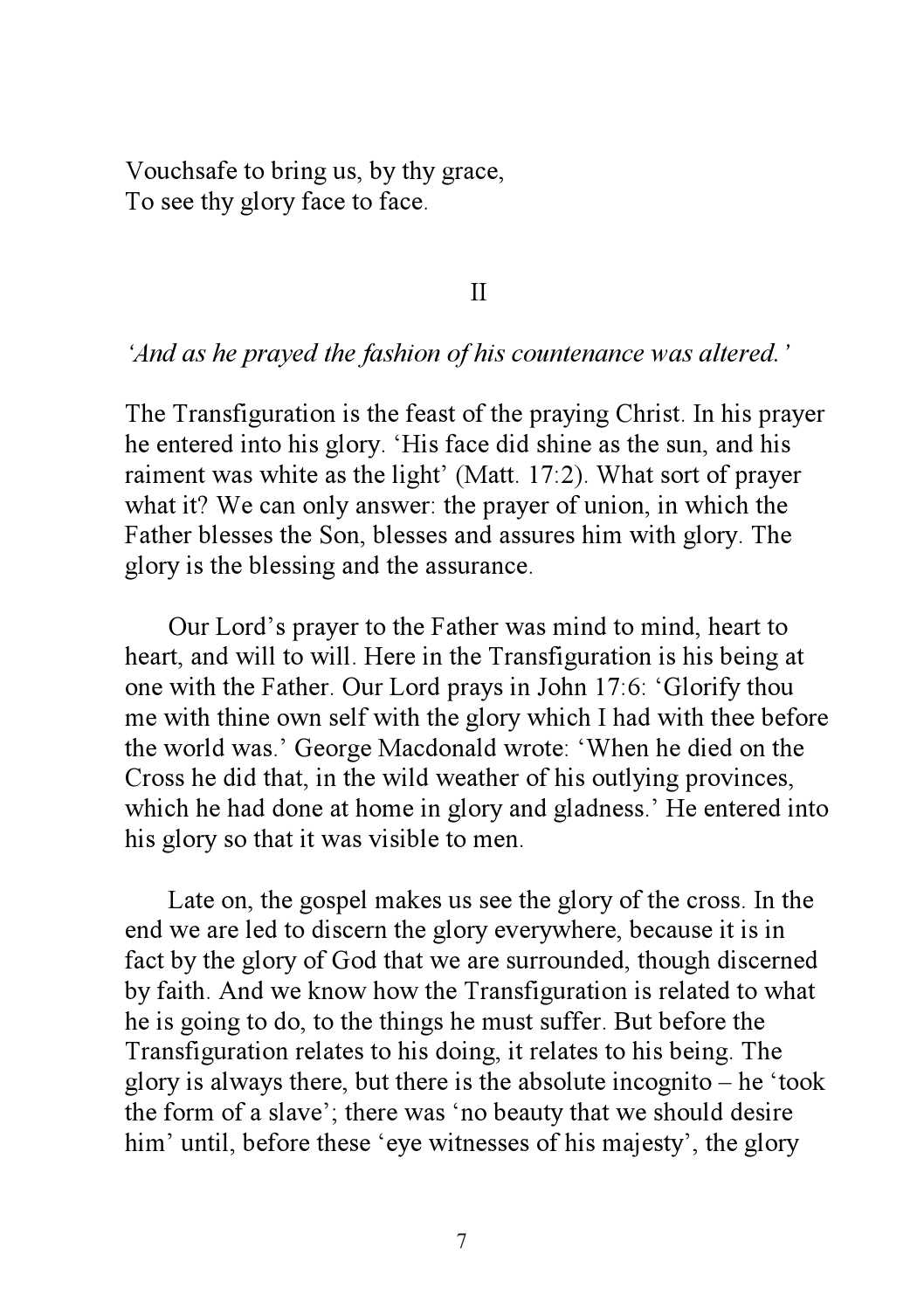flashes out. The meaning of it is seen in the crucifixion  $-$  the  $'s$ exodus $'$  – and the resurrection. Transfiguration holds out the hope, the goal; but the way to it is by that radical transforming process which is represented by the cross and resurrection. We are not saved simply by 'illumination'. The way to union includes purgation. The most obvious act towards which the Transfiguration moves us is to look. (To look, even if we do not wholly see.) Look, says the Transfiguration, at what has come to pass. God has given us 'the knowledge of his glory in the face of Jesus Christ'. When we close our eyes and try to 'see Jesus', what really happens is that we see the correspondence between ourselves and the perfect image of God. His is the face of the <sup>t</sup> proper man<sup>2</sup> – to use Martin Luther's great phrase in *Ein' Feste Burg*. ('I never set eyes on your face before', says the blind man to Jesus, who has just restored his sight in Dorothy Sayers' *The Man Born to be King.* 'Faces mean nothing to me. But you look the way you ought to look if you're the man I take you for.') But now when we see him as he is there have to be the wounds the 'glorious scars'.

There is no final contradiction between the Transfiguration and the day of the Holy Cross; and when we shall see him as he is, though then his countenance will be 'as the sun shineth in his strength' (Rev 1:16), the way taken on earth has been transfiguration, disfiguration, resurrection, ascension. He wills us to see his glory from beginning to end  $-\rho$  glory of nativity, epiphany, crucifixion, resurrection, ascension, glory of his members at Pentecost. But there is no sure way of beholding this glory of the one Christ except the way of faith.

'Thee we adore, O *hidden* Saviour thee.' 'Verily thou art a God that hidest thyself.' But in the glorious mystery of the Transfiguration the Saviour's hidden glory – the glory he had with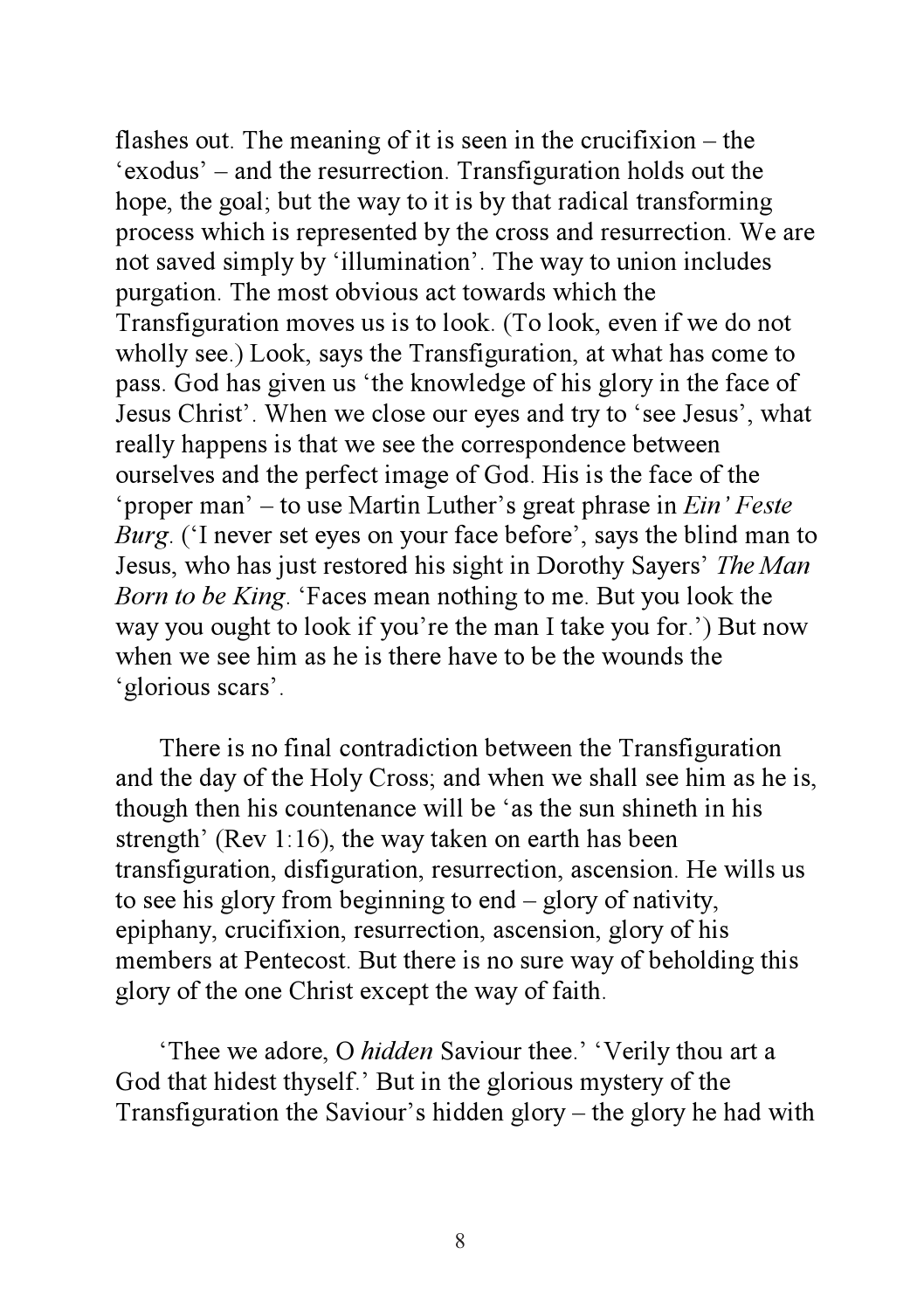the Father before all worlds  $-$  stands revealed upon the holy mount.

What are the consequences of seeing his glory? First: we see the restoration of humanity  $-$  and nothing is more necessary nowadays. Second: we see the glad union of nature and supernature; the creative power of God pierces and purifies and transforms the actual creation. Third: we see the meaning of St Augustine's words concerning the Eucharist: 'Thou wilt not change me into thyself: it is thou who wilt be transformed into me.' Fourth: concerning the Church which is his Body, 'This is my beloved Son' becomes 'This is my beloved Church'. Finally: seeing his glory encourages us to contemplate.

#### III

*f* There talked with him. Moses and Elijah, who appeared in glory' *(Luke 9:30-31).* 

There is just that bit of danger in the joyful mystery of the Transfiguration  $-$  that we love this glory more than the glory, perceived by faith, of the disfiguration of the cross; that we contrast the two glories so as to divide rather than unite them; that we make the Transfiguration into a momentary escape from the toils and sufferings of the plain, instead of a glory which is given and received in the midst of the toils and sufferings, the mountain of vision rising out of the plain. In this way the sufferings of the present time are not forgotten on the mount but are actually the subject of heavenly converse  $-$  for they spoke of 'the decease which he should accomplish at Jerusalem<sup>'</sup>.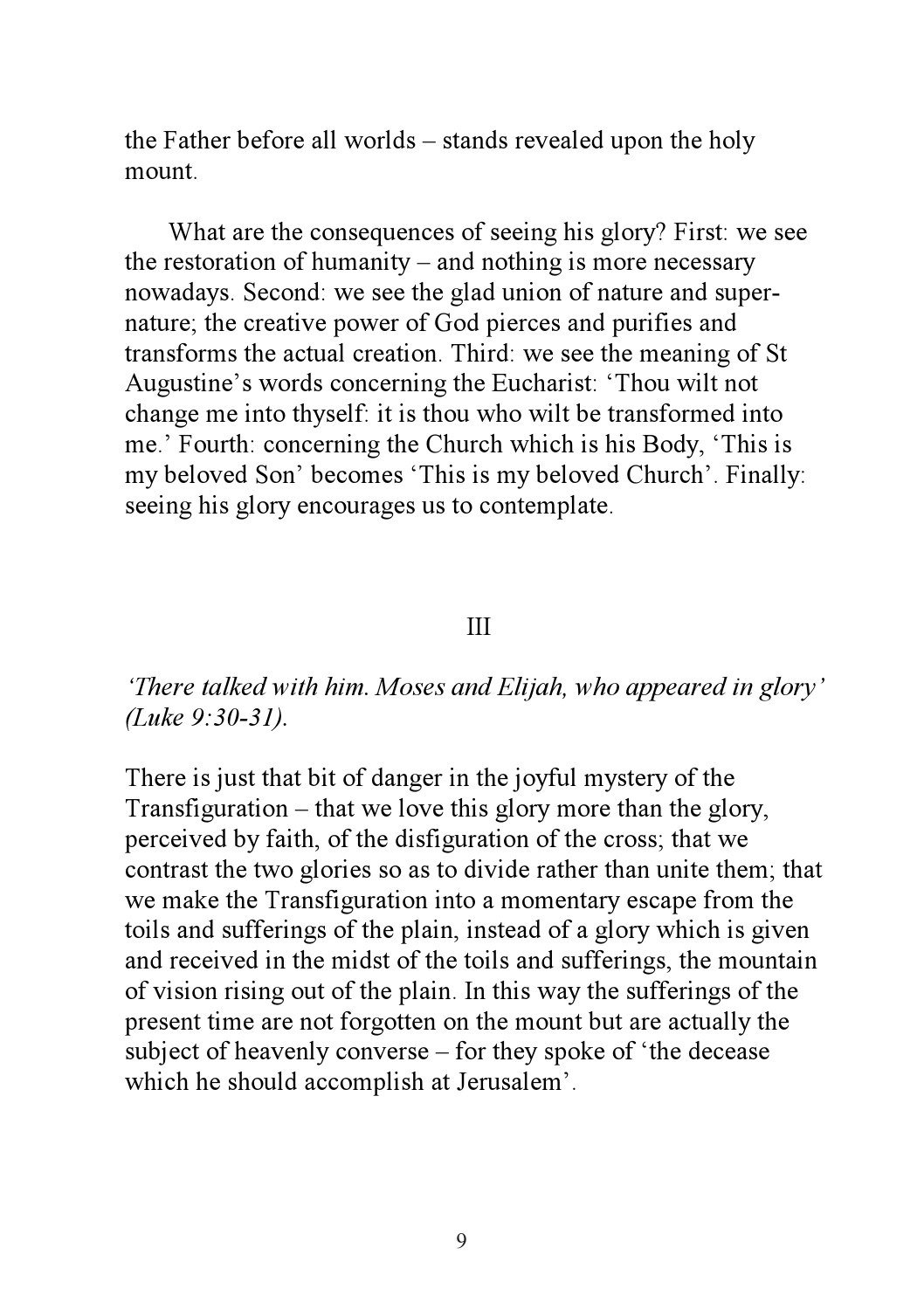ëI reckon that the sufferings of this present time are not worthy to be compared with the glory which shall be revealed in us<sup>7</sup>, wrote St Paul in the Eighth Chapter of the Epistle to the Romans. ëFor the earnest expectation of the creation waiteth for the manifestation of the sons of God.<sup>7</sup> But in the Transfiguration the glory has been revealed in us, in the very midst of the sufferings, and the Son of God has been manifested, so that we also may be sons, transfigured, changed from glory to glory. In that same eighth chapter of Romans what we are waiting for is described as 'adoption' and further defined as 'the redemption of the body'. The Transfiguration is the earnest, the promise, of the redemption of our body and of the whole of nature.

There talked with him Moses and Elijah $\ldots$ . Viewing the mystery from the side of our Lord, we may venture to say that 'as he prayed he was meditating upon the suffering and glory of the lives of Moses and Elijah. Concerning the suffering of Moses, the Epistle to the Hebrews (11:24-27) says: (a) He chose to suffer affliction with the people of God; (b) He esteemed the reproach of Christ greater riches than the treasures of Egypt; (c) He did not fear the wrath of the king; (d) He endured as seeing him who is invisible. In the case of our Lord, how much more!

Concerning the suffering of Elijah, the First Book of Kings (chapters 18 and 19) states: (a) He is the 'troubler of Israel'; (b) He says, 'I, even I, only, remain'; (c) He says, 'O Lord, take away my like'; (d) He says, 'They seek my life, to take it away.' Jesus is uniquely the troubler  $-$  as also the Saviour  $-$  of Israel. He is left alone, except that he adds, ëyet I am not alone, because the Father is with me'. He knows that the Son of Man must suffer and tells his disciples that his enemies will kill him.

Moses has been granted a kind of transfiguration experience, a momentary and partial glimpse of the great glory. His face had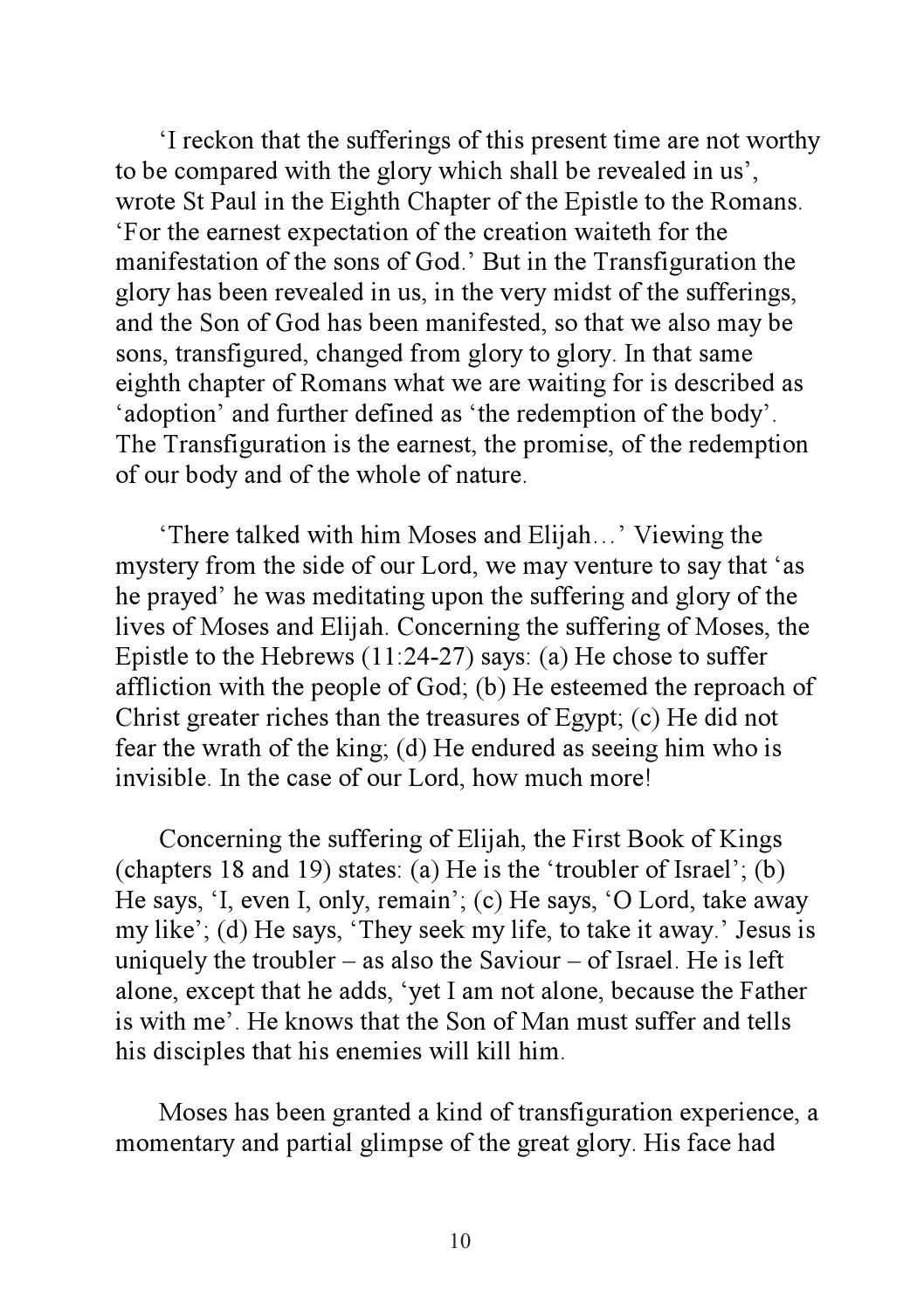shone; the veil had had to be over it for the children of Israel to bear it. Elijah also had a kind of transfiguration experience. He stood on the mount before the Lord, and there he was told what to do. Again, the deaths of Moses and Elijah were surrounded by a mysterious glory. In Moses and Elijah talking with him, Jesus received the divine assurance that the final glory could only be won in suffering, and that in that suffering he would be glorified. ëI am come forth from the Father and am come into the world; again, I leave the world, and go to the Father.' Not by transfiguration, but by suffering, death and resurrection.

If we take Moses and Elijah for our examples and apply them to our own vocations, the comments of the Epistle to the Hebrews on Moses are the very faith we require and can ask for. Elijah, in his wilderness depression, represents the natural man in us; his fear, discouragement and loneliness. But he is able to hear the still, small voice and is sent back to anoint a couple of kings and his own successor! Moses and Elijah appeared 'in glory'. The sufferings of the present time are not worthy to be compared with the glory that shall be revealed in us; and their sufferings are taken up into the eternal realm where also the sufferings of Christ are taken up, for the centre of heaven is the Lamb as it had been slain. If so be that we suffer with him, that we may be also glorified together.' Let, therefore, this consideration of Moses and Elijah in our Lord's Transfiguration empower and cheer us for our vocation and give us an interpretation of it.

IV

*ëAnd spake of his decease which he should accomplish at Jerusalemí (Luke 9:31).*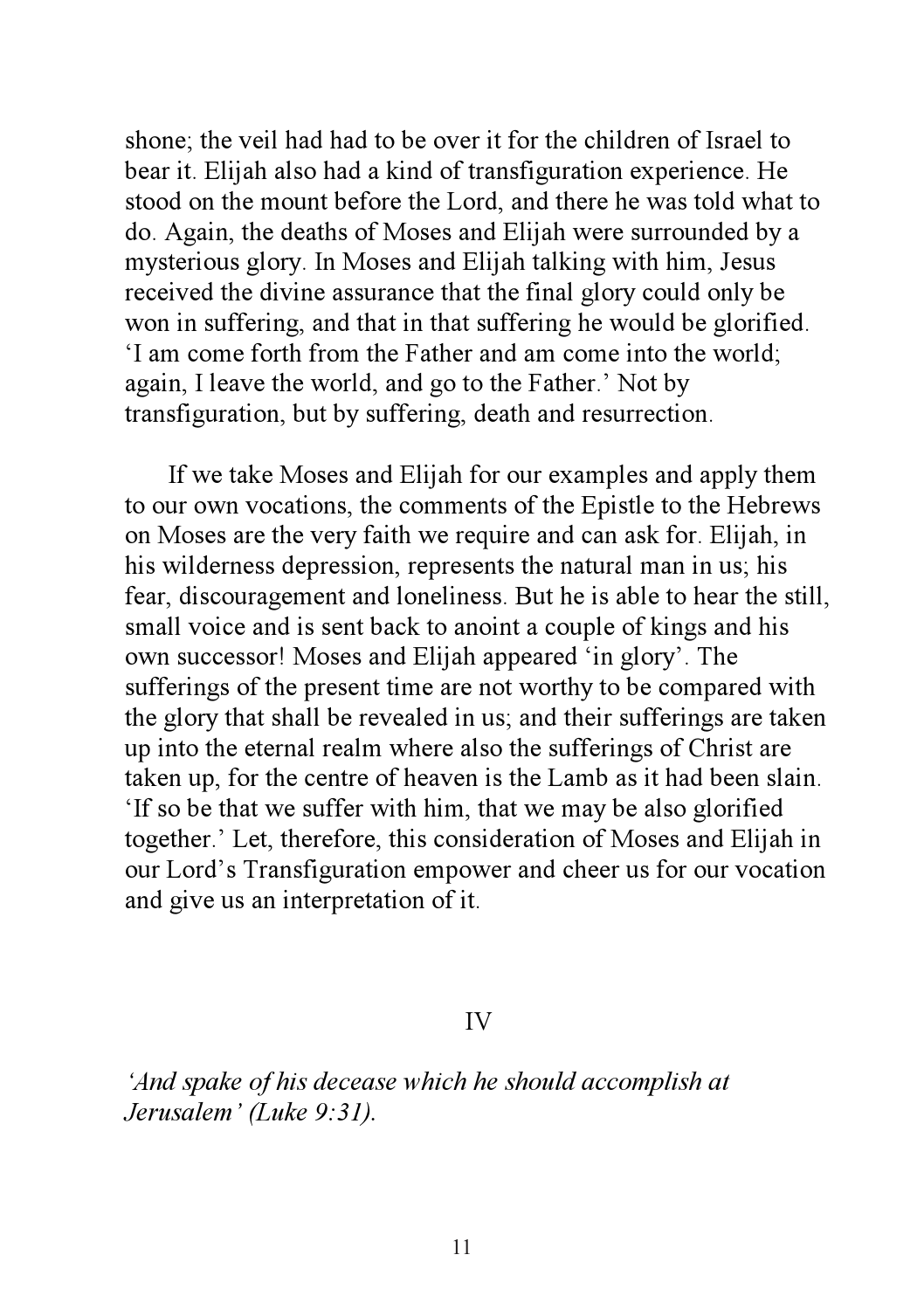This is the only place in the Gospels where the Greek word *exodos*  is used for death. Christopher Wordsworth writes:

> Thus St. Luke appears to suggest that the death of Christ was the great moral and spiritual End to what the Law and the Prophets, represented by Moses and Elijah, looked...Did not the Holy Spirit thereby intend us to infer that the Exodus, which was begun by Israel at the Red Sea, was accomplished by Christ at Jerusalem?...Did he not intend us to bear in mind what was taught us by St Paul, that Christ's Exodus is the substance of which Israel's Exodus was the shadow; that Christ is the true Passover?

> The Exodus was the great redemptive act of God for his people, but it was something more. It was the type and figure of the greatest event the world has ever seen: a preparation for an event which concerns all mankind until the end of time and through the countless ages of eternity; the type of figure of the world's Exodus: of mankind's deliverance by the death and passion of him who is no other than the Lord Jehovah himself, who took our nature and became incarnate; who passed through the Red Sea of his own passion and overwhelmed Satan in its abysses; who marched through that sea, and carried the world with him, and led it forth in triumph from the house of spiritual bondage – from the Egypt of Satan, sin and death  $-$  and conducted it in a glorious career towards the Canann of its heavenly rest.

> The Holy Spirit in the New Testament teaches us to regard the Exodus in this light. He teaches us that Israel was a figure of Christ, and that all things in the Exodus of Israel were figures of us; that they were figures of Christ's Church, whose members are united together under him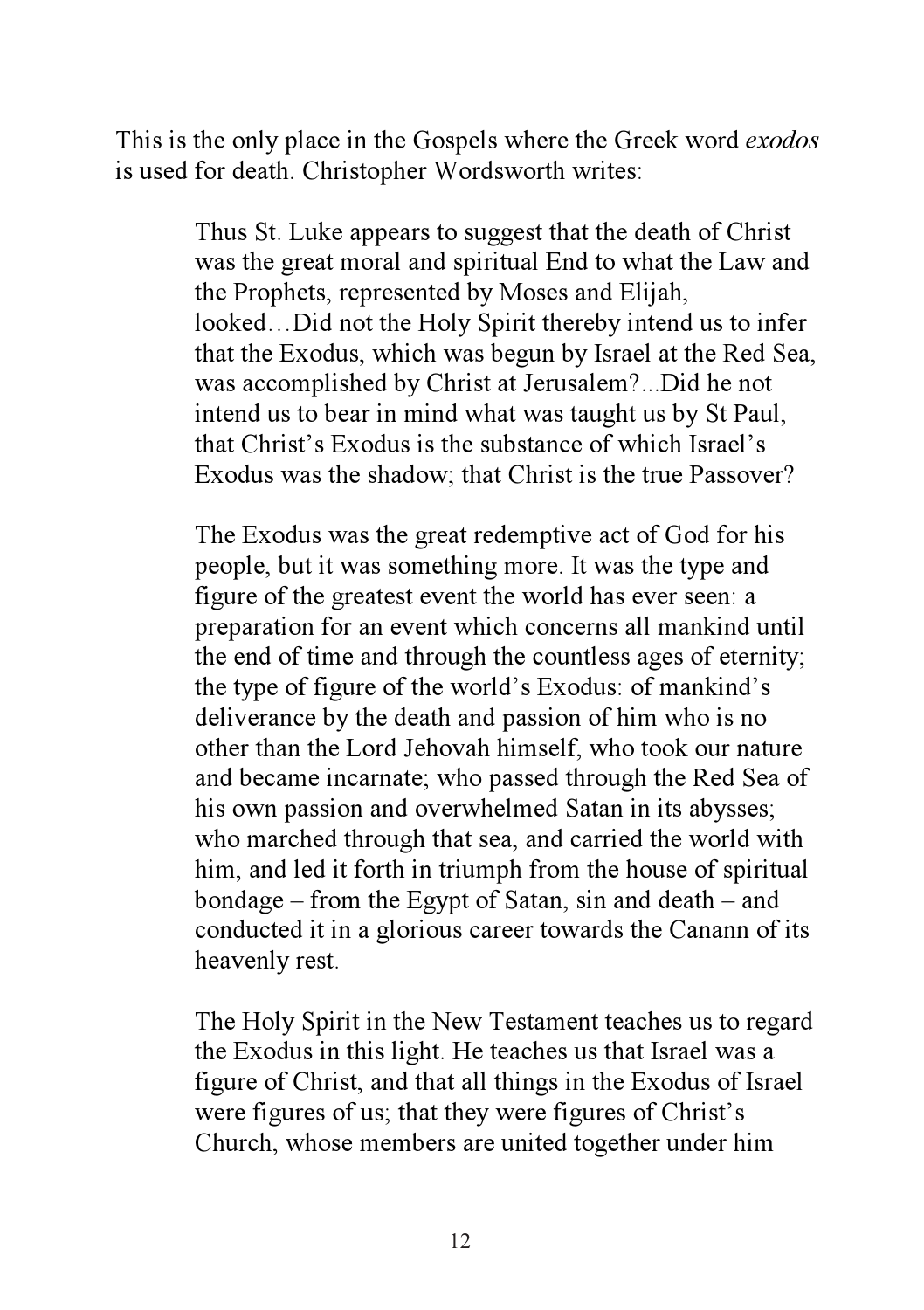their Head, who had engrafted them into his own body and has made them partakers of his own death and resurrection by the sacrament of baptism, which was foreshadowed by the passage of Israel through the waters of the Red Sea. Israel's Exodus was Christ's Exodus. *(Commentary on Pentateuch p.20)*

Such is the rich content of meaning which we may perceive in this word 'exodus'. And this 'exodus' he is going to *accomplish*. It won't simply come. He will achieve it. That is why he can say at the end, *consummatum est*: 'It is finished'. And the death is going to be at Jerusalem. Nowhere else. Jerusalem which stones the prophets who are sent to her. ëIt cannot be that a prophet perish out of Jerusalem<sup>'</sup> (Luke 13:33). 'He came unto his own, and his own received him not' (John 1:11). 'And one shall say unto him, What are these wounds in thine hands? Then he shall answer, Those with which I was wounded in the house of my friends' (Zech. 13:6).

The application of this to ourselves is a double challenge of the word 'exodus'. It is liberation *and* death. The Exodus was a historical setting free. Ask about your own liberation, your own interior freedom, through faith. (A good test of liberation is joy.) But by the grace of God I have also to achieve, accomplish, a real  $death - to this and that, and finally to self. Fullness of liberation$ will then be known. It will be the power of the resurrection in me. What death to self ought I to accomplish?

Finally, the death of our Lord accomplished at Jerusalem means that probably the real enemies are within the gates. Being wounded in the house of our friends seems so topsy turvy; but it is only an extension of the fact that in the life of the individual soul 'Ye are bidden to fight with your own selves...' We tend to think that the chief sufferings should be those inflicted by the world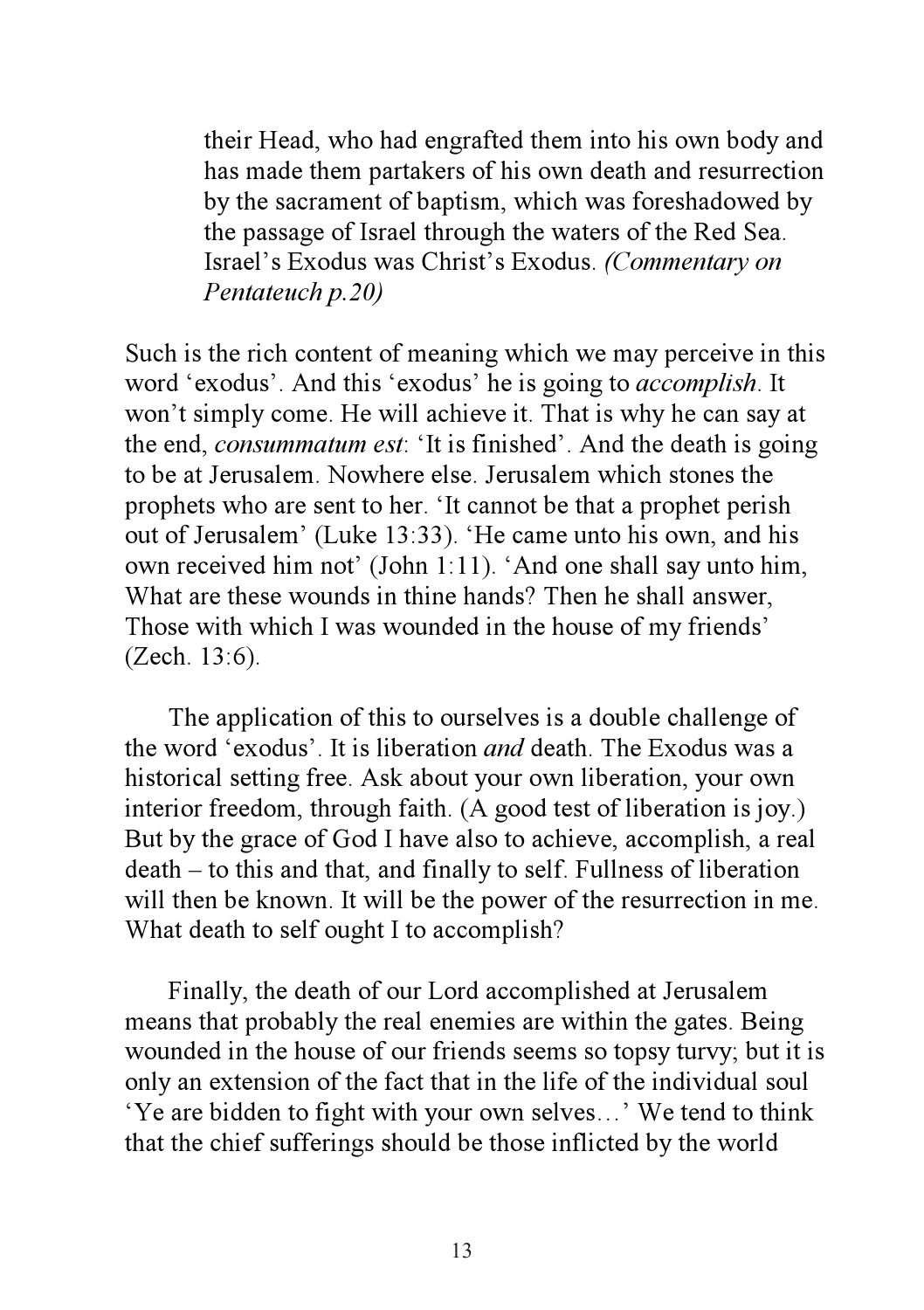upon the Church. Those sufferings are easy to bear compared with what tends to come upon us with greater force: the sufferings which we bear as Christians within the Church. These come because the Church is the place where the tensions of human life have to be resolved at the deepest level, and peace only comes at extreme cost: 'He made peace by the blood on his Cross' (Col 1:20). It is necessary for the Holy Spirit to speak to us often of the necessity of the death which we are to accomplish at Jerusalem.

#### V

*ëBut Peter and they that were with him were heavy with sleep: and when they were awake, they saw his glory, and the two men that stood with him' (Luke 9:32). 'They were sore afraid' (Mark 9:6).* 

Withdrawn in distance Jesus was not. Withdrawn in another sense he was. The distance which separates us from God, because he is infinite and we are finite, is less than the distance which separates us from God because he is holy and we are sinful. This is the emphasis of the biblical writers, whereas for the philosophers it is the other way round. It is one of the insights of the men of the Bible that no man can see God and live. No wonder the reaction of the disciples was terror. It would be a mistaken pictorial representation which showed three men wrapped in adoring wonder of Jesus in glory. The symbolic representation of the ikon is correct: the disciples were completely *bouleversés*.

There are hints elsewhere in the Gospels of the disciples suddenly fearing Jesus. There is the incident in the story of the passion: ëJesus, knowing all things that should come upon him, went forth, and said unto them, Whom seek ye? They answered him, Jesus of Nazareth. Jesus saith unto them, I am he... As soon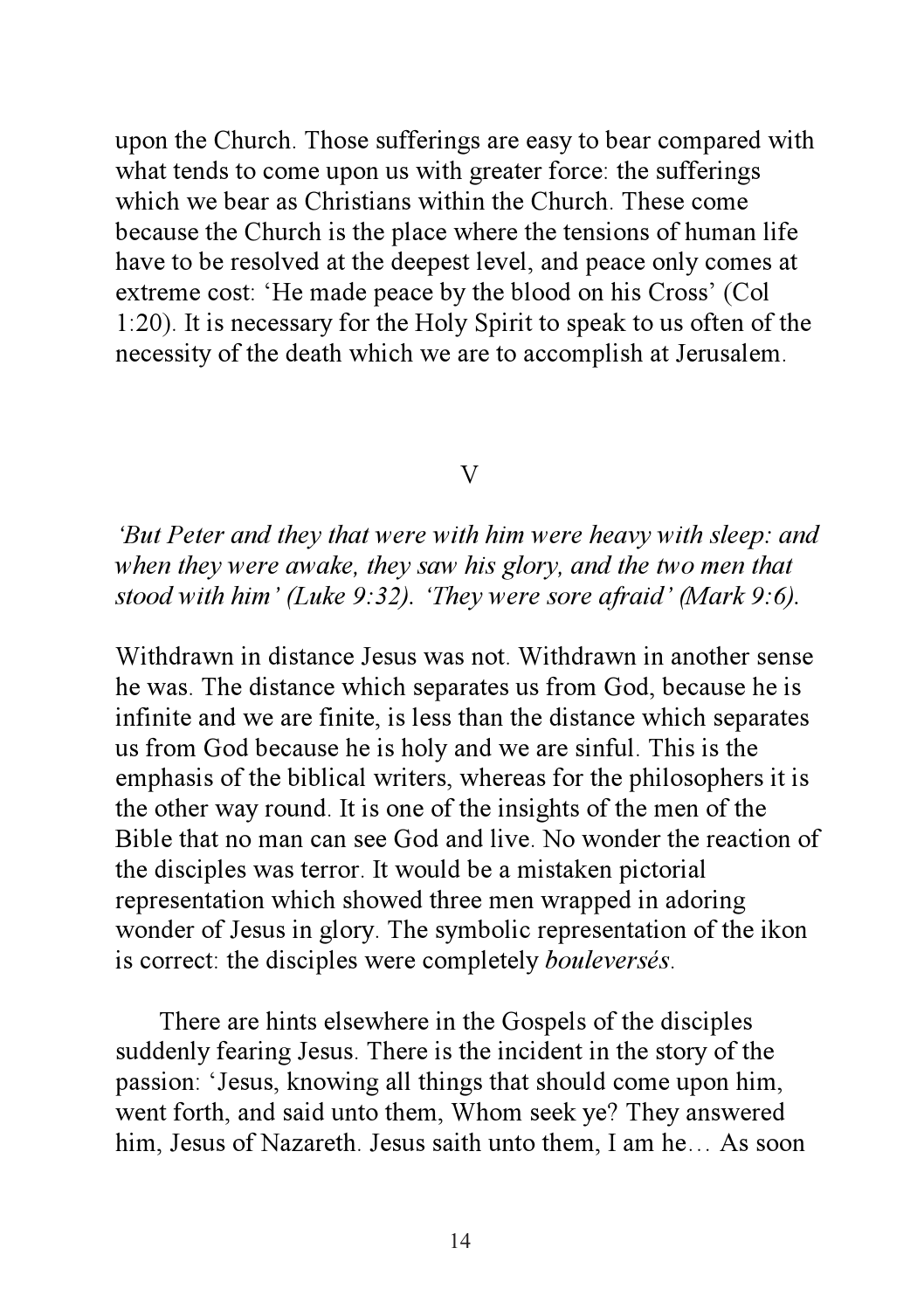then as he had said unto them, I am he, they went backward, and fell to the ground' (John  $18:4-6$ ). Even on that night when he was being betrayed, they were eye witnesses of his majesty, and in his majesty he spoke the great I AM. If this was so in the darkness of the Passion, how much more in the brightness of the Transfiguration were the sons of men struck into fear.

They were sore afraid because a cloud overshadowed them, and they entered into the cloud. This is another word with both Old and New Testament allusions, and a great doctrinal meaning latent within it. We are not to think of a mist or a fog. The cloud is the glory, the Shekinah, that divine brilliance of uncreated light which is the very presence of the eternal and all-holy God. Our Lord was holding communion with that light at its very personal Source. And 'the sight of the glory of the Lord was like devouring fire on the top of the mount in the eyes of the children of Israel' (Exod. 24:17). Moses had gone up, and a cloud covered the mount; and the glory of the Lord appeared in the cloud. In later Old Testament history the cloud filled the house of the Lord. In the New Testament there is not only this cloud of Transfiguration glory, but also the cloud of the ascension when Christ returned to the glory of the heavenly places whence he had come.

The fear of the disciples is the fear of God in its highest sense: in which fear and awe are mingled with humble and adoring love and worship. This is the awe-full intimacy willed for us by our Lord, which we cannot bear  $-$  'Depart from me, for I am a sinful man,  $O$  Lord' – because of the excess of light, that light which is holiness. The cloud is almost synonymous with the glory which is the very essential attribute of God. It was the heavenly light on earth: 'Heaven and earth are full of thy glory'. In this cloud, this glory, is our human nature which God took upon himself in Christ; and here is human nature in its act of perfect adoring response.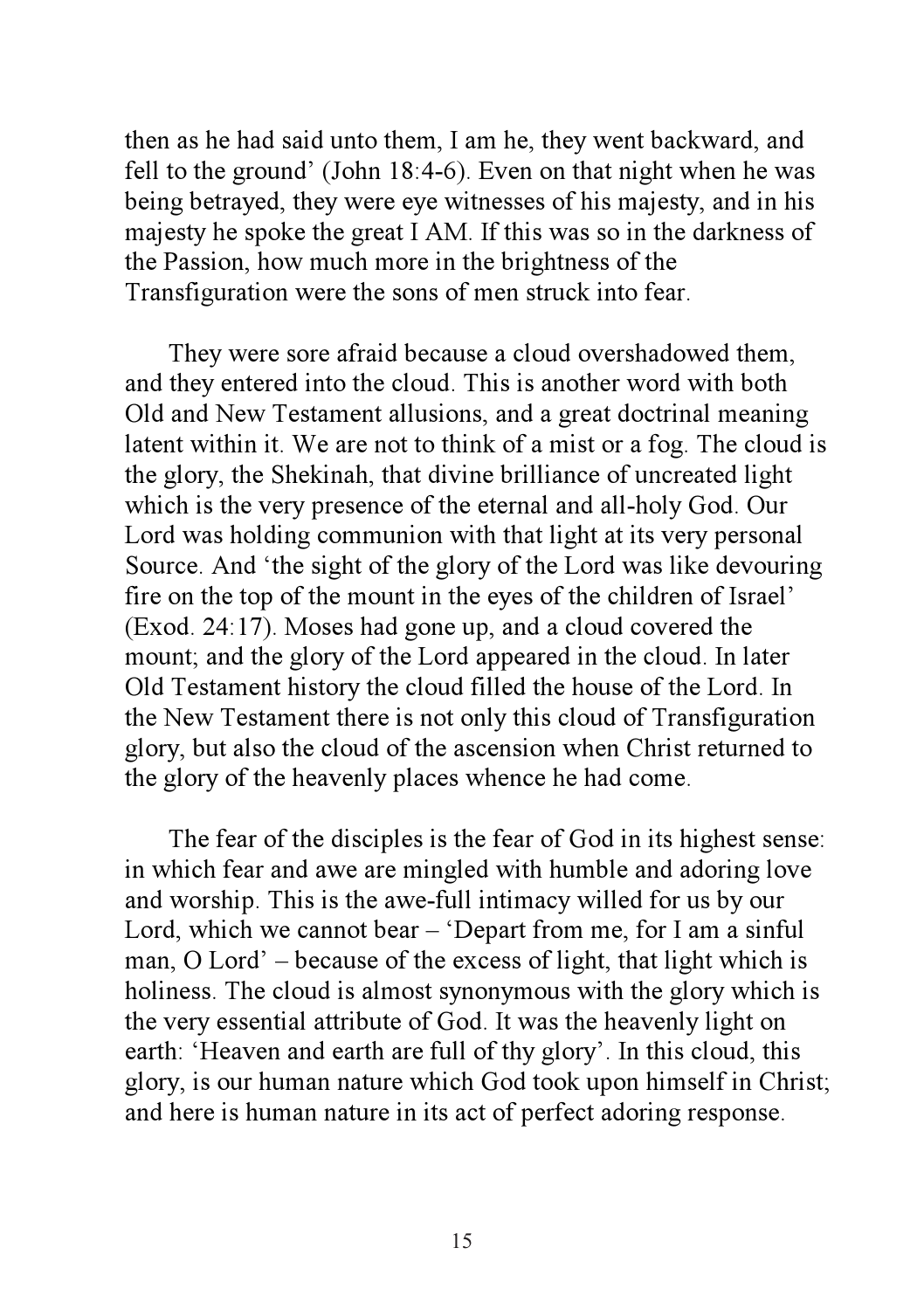The chief end of man, 'to glorify God and enjoy him for ever', is here absolutely fulfilled in the transfigured Christ.

In the High Priestly Prayer of Jesus (John 17) Jesus prayed: ëFather, I will that they also, whom thou hast given me, be with me where I am; that they may behold my glory, which thou hast given me before the foundation of the world'. The approach of God by man, before thought so impossible  $-$  for 'he only hath immortality, dwelling in the light which no man can approach unto; whom no man hath seen, nor can see'  $(1 \text{ Tim. } 6:16) - \text{is}$ made by Christ, in the prayer-union of the Transfiguration, by God to God and by man-in-God to God. The transfigured Christ in the glory of the cloud is also heaven on earth and eternity in time. The relation of time to eternity is personally shown: that time is in eternity; that this world, despite its darkness (which is of the wills of men) is in heaven. Let us steep and soak ourselves wordlessly in the sense of eternity by looking at Christ transfigured. Let us promise that space of time in which each day the remembrance of the transfigured Christ on earth will give us daily a fresh hold on the fact of eternity.

The sleep spoken of by St Luke may have been the stupor of amazement into which the disciples were struck by that excess of light which makes men as they look at Jesus, when they see him as he is  $-$  God from God, Light from Light  $-$  to be like bats looking at the sun. (At the sight of the majesty of one like unto the Son of Man St John the Divine fell at his feet as dead). We may think of their sleep as their life before conversion, *Sero te amavi*: 'Too late have I loved thee.' Yet all shall be well, for forgiveness means that God can make evil into an actual means of good. We may think of that stage of prayer in which we press against the dark cloud of the brightness of God's being, in a way for ever classically expressed by *The Cloud of Unknowing*: ëWhen they were awake, they saw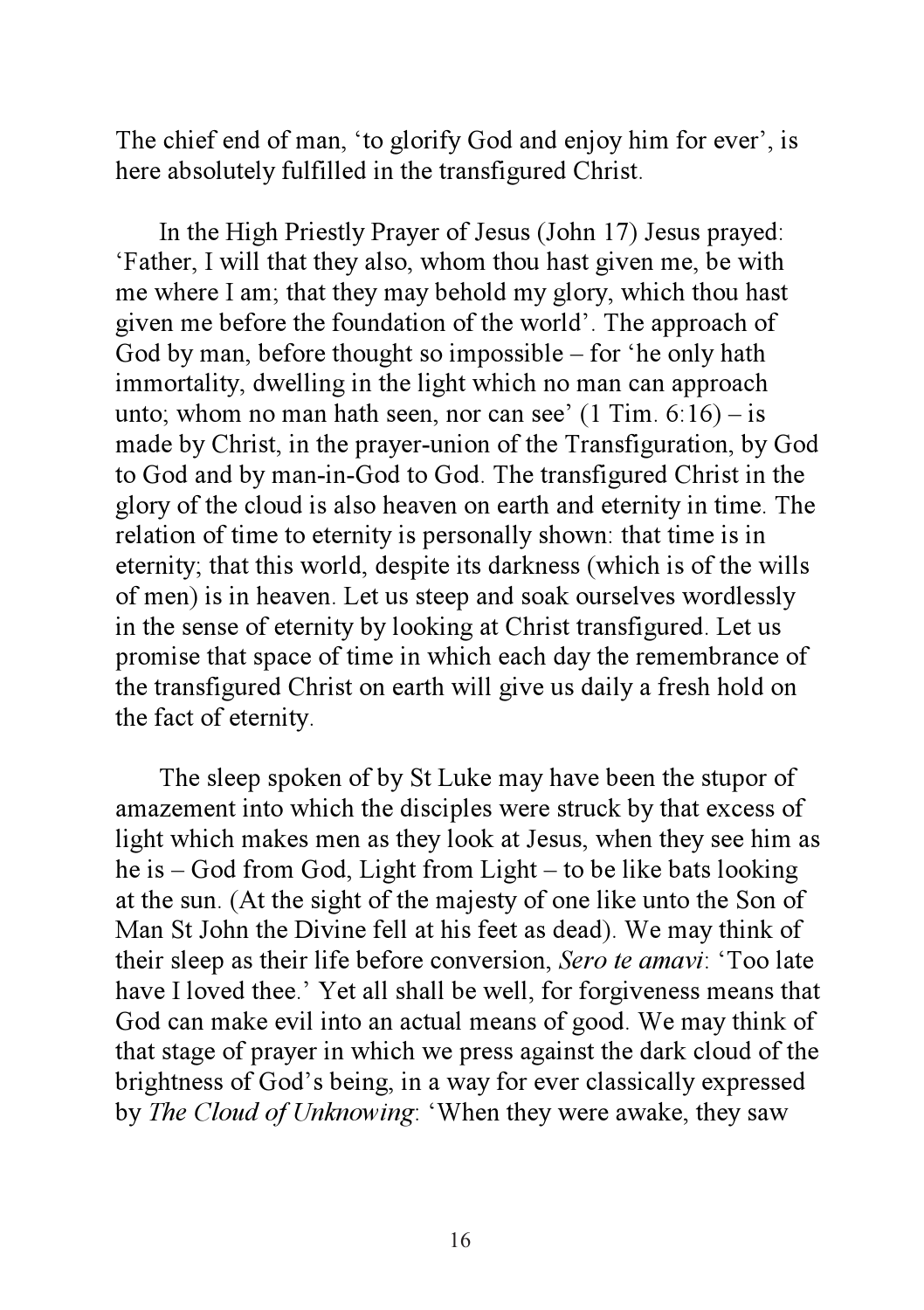his glory.<sup>†</sup> Let us ask to be awake, for the greatest awareness that is possible.

VI

*ëPeter said unto Jesus, Master, it is good for us to be here: and let us make three tabernacles; one for thee, and one for Moses, and one for Elias. For he wist not what to sayí (Mark 9:5-6).* 

It is 'good for us to be here', because the Transfiguration lights up the essential meaning of human life and human nature; because the transfigured body of Christ is our theological and spiritual clue in the problems of faith and hope which are set us by the sufferings and chaos of the world. It is so good for us to be here that our best plan is to make three tabernacles.

The Greek word for 'tabernacle' means a bird's nest, or a tent or both. And the regular comment on Peter's remark has much truth in it: that he wanted to stay where he was; to remain in the vision; to be close to the glory. He did not relish the exchange of the plain for the mountain. Peter is not the only one who has wanted to 'stay in the nest'. The light on the plain is a series of acts of trust, and no day can be got through without a vigorous proof of the practicality of faith as committal in trust. The Greek word for tent or booth comes from the nomadic days of Israel, when the people of God dwelt in tents. A tabernacle was therefore a moveable article, less static than it sounds. It contains the idea of progress and rest. But suppose that in this sudden and bewildered statement of Peter's there is a suggestion of the Feast of Tabernacles, the connection in which the word would be most familiar to the Jew, how Peter's remark is lit up. For the Feast of Tabernacles was the Feast of In-Gathering. What Peter had seen,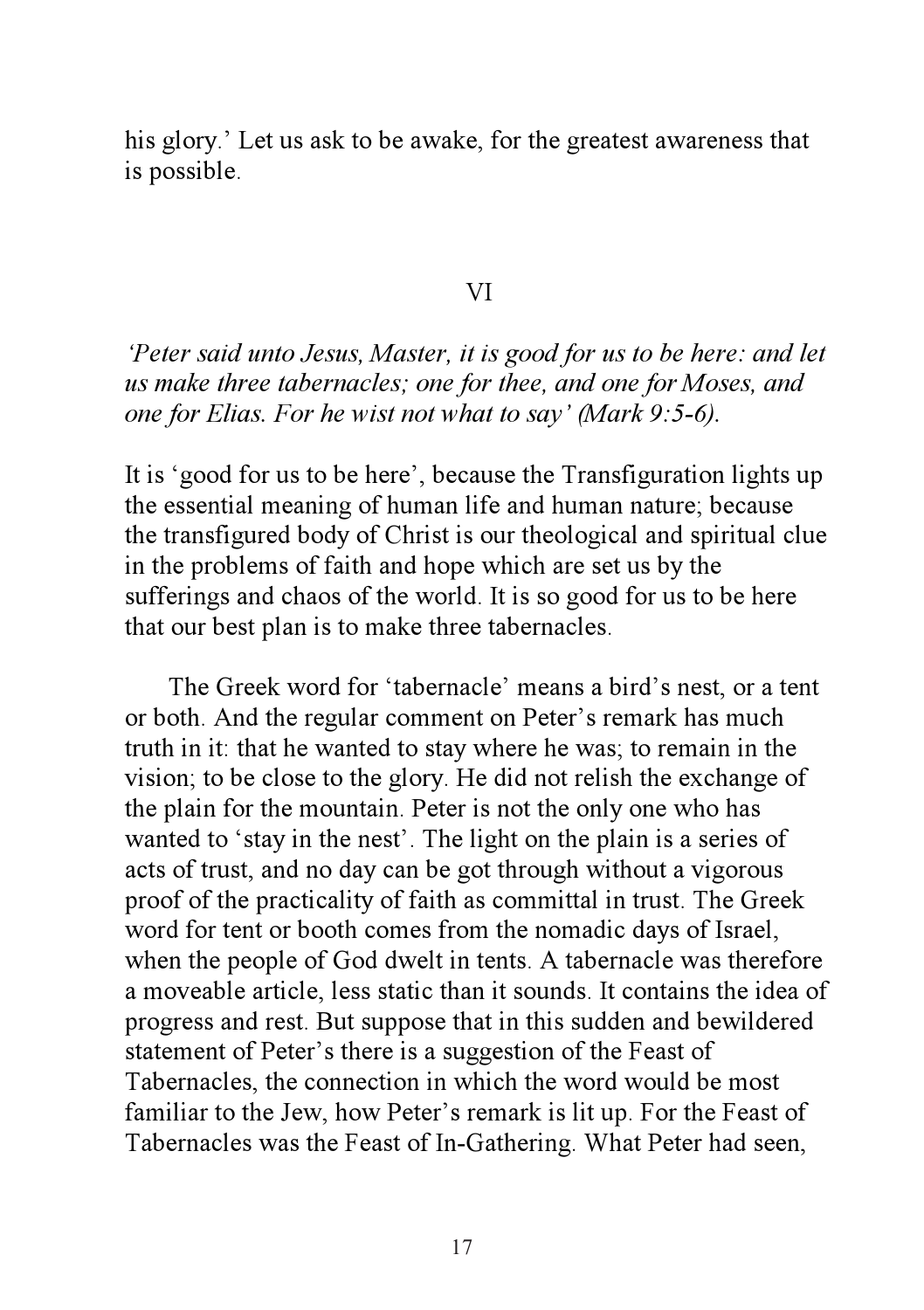in a flash of faith, was the great in-gathering of the nations: the great Messianic hope purified of Jewish self-centredness. He foresaw that the kingdoms of the world would be or, rather, were the Kingdom of Christ. Whenever this vision is given, the perfect tense has to be used: ëThe kingdoms of this world are become the kingdoms of our Lord, and of his Christ', not 'they will become' or 'they may become'.

Thus we are introduced at the Transfiguration to something vital to our faith: the distinction, and yet the link, between 'now' and 'not yet'. Peter, by faith, sees the in-gathering now; but we know that the in-gathering is not yet. The distinction runs through the Gospels: there is a time to be fulfilled, and before that time is 'not yet'. When the time was fulfilled Jesus 'came into Galilee preaching the kingdom of God'. He had a baptism to be baptized with  $-$  a cross to suffer  $-$  but 'My time is not yet to come'. When it is come: 'Now is the Son of Man glorified, and God is glorified in him.' But on a deeper level 'not yet' refers to the fulfilled purpose of God, which requires a new heaven and a new earth. Clearly Christ is not yet King, in the sense of being acknowledged as such. In this sense the Transfiguration itself is a palpable 'not yet'. Not yet was he returned to the Father. Not yet is the death, the Exodus, which has been the subject of the converse between him and Moses and Elijah. Not yet is that resurrection which will give him a glorified body, bearing forever the marks which are the credentials of the Redeemer. This 'not yet' derives not only from human imperfections but also from the very nature of human life in its necessary sequence of time, in which every generation has to learn the gospel afresh, and in which there may be a step back into barbarism if the gospel is rejected. But  $-$  in this sequence of time, in which by historical necessity nothing is complete, but everything is partial achievement, there is assurance  $-$  'Let us make three tabernacles!' 'I have seen by faith the great ingathering of the nations: they are become the kingdoms of our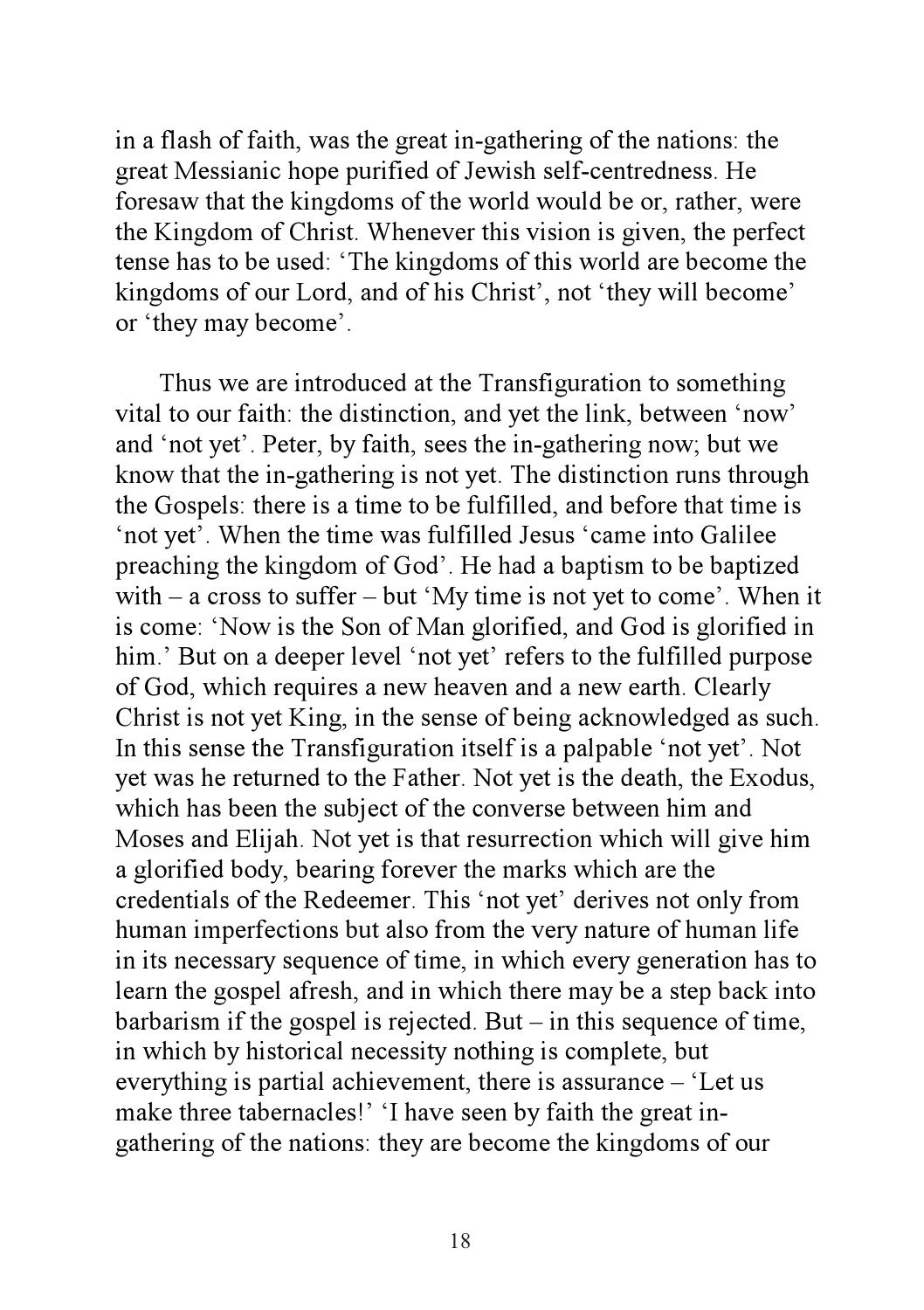Lord, and of his Christ.' It is this assurance that is asserted in the word 'now'

This is the meaning of the miracles. All men are not yet healed; but this man is healed now. The Church is not yet perfect; but they are  $-$  at Pentecost  $-$  all filled with the Holy Ghost now. I am not yet made perfect; but I am 'saved' now. This is the gospel: though the Kingdom is not yet, it is present with power now. This is what we mean by the 'sufficient success' of the Church: that though the Kingdom tarries, it is incarnate, manifest, known to us in our experience now. Therefore 'it is good for us to be here': because in the Transfiguration the eternal is seen in its penetration into time now; and though all persons and all things are not transfigured, yet Christ being transfigured now is the earnest of all things, of the whole cosmos returned to glory. This leads us to proper hope and proper assurance. There is nothing escapist in this 'not yet' and 'now'. When we are absolved we are in the heavens  $now – even though the struggle continues.$ 

This leads to creative hope. You cannot see the Transfiguration fully  $-\text{ with its juxtaposition}$  and union of the natural and the supernatural; the transcendent and the immanent; God in man and man in God; the heavenly and the earthly; otherworldliness and this-worldliness; eternity and time; the vision and the cross – without receiving creative hope. The Transfiguration is 'now'; it is also 'not yet'.

The Transfiguration, crucifixion and resurrection together make a completely realistic 'Now' and 'Here'; but even they represent a 'not yet'; for not yet is God all in all. The Transfiguration is a power of creative hope which 'maketh not ashamed'. Some hopes – like Utopia – 'make ashamed'. The Kingdom of God, built upon the incarnation, transfiguration, crucifixion, resurrection and ascension, does not make ashamed. It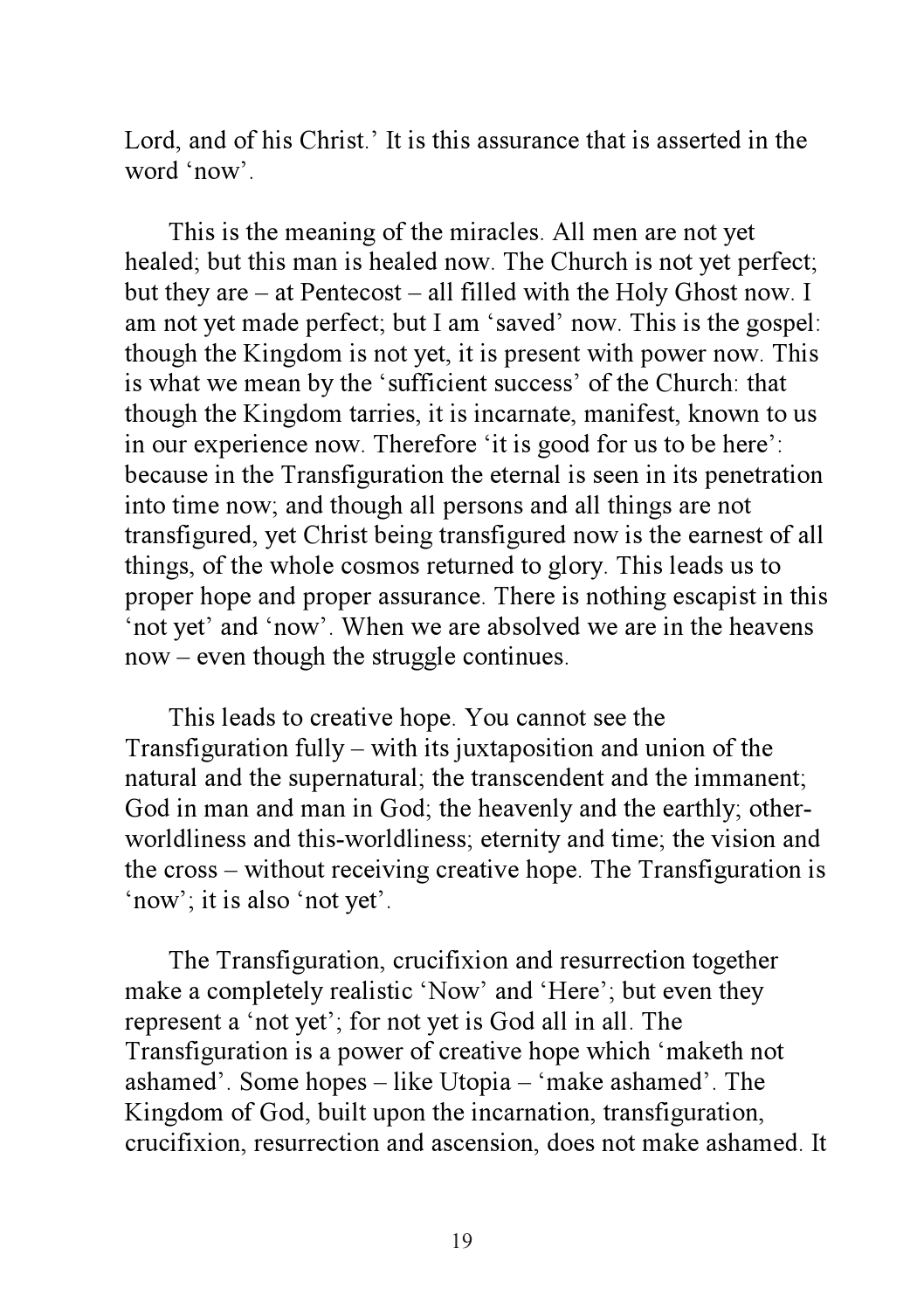is real. It takes account of everything in the heights and depths of human nature. So we live in the vision of the in-gathering, but in hope: between the beginning and the end  $\overline{-}$  'in the beginning God'; in the End, God shall be all in all; 'because the times', which always a 'not yet', but always, in response to faith, a 'now', a present blessing, a present assurance.

We are isolated, unsuccessful; we get sorrowful about the Church. We feel that mankind is imprisoned in its own works. But we unite ourselves with the humiliated Jesus, knowing that the humiliated Jesus and the ascended Jesus are one Christ. And just when we think we are imprisoned in our own works, the Word of God breaks in; there is a fresh descent of the Dove, and creative possibilities are opened up.

'Where, Lord?' Here and there. Where there is faith. But 'when the Son of Man cometh, shall he find faith on the earth?' Shall he find Christians patient enough in the ambiguities of history, patient with the 'not yet' but sure of the 'now'?

### VII

*ëAnd there came a voice out of the cloud, saying. This is my beloved Son; hear him' (Luke 9:35). 'They saw no man any more, save Jesus only with themselves' (Mark 9:8).* 

The Transfiguration story ends with a direct command from the glory of the disciples  $-$  a statement of fact, and a command: 'This is my beloved Son: hear him.' How do they fare? Not very well just yet. The glory is not yet imparted to them. They have been afraid. They are commanded to silence. But they have seen, and they can remember. And then come all those terrible experiences,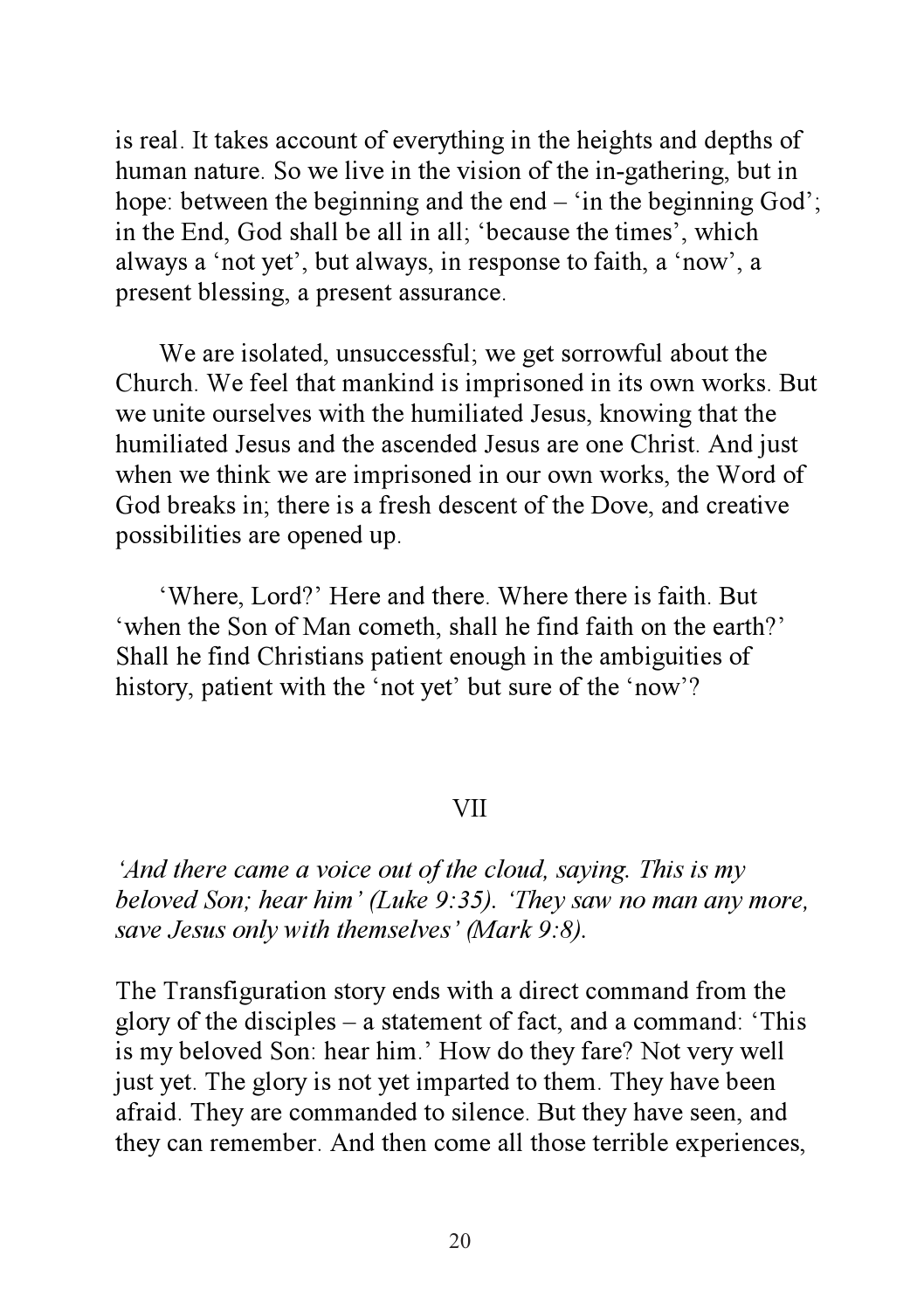from the Transfiguration to the day when our Lord went up the steeper hill of Calvary, until in the end his corpse is laid in the tomb.

It is our Lord's will to share his glory. It is he who, in the New Testament phrase, 'brings many sons to glory'; but, then and now, it is on the further side of the crucifixion that the glory is given and imparted. It was after the Cross, after Pentecost, after conversion that Stephen's face was seen 'as it had been the face of an angel' and that as he 'looked up steadfastly into heaven he saw the glory of God'.

The Transfiguration which we desire in not without pain and sweat. This change from glory to glory is through death, as we let ourselves go more and more. All that the Transfiguration has anticipated  $-$  for the Transfiguration is a great anticipation  $-$  is given to us in full measure when we have passed though our own (spiritual) grave and gate of death. We have to assume therefore a real conversion before we can be sure that the Transfiguration can be used for our soul's advance. But then, when it comes to us in our mind and memory, after Good Friday, and Easter, and Pentecost – as it remained in the memory of Peter, James and John, though they were not immediately partakers of the Transfiguration glory  $-$  it leads right on to the prayer of union; and, when combined with a lively trust in the Holy Spirit, it leads to the imparted likeness to our Lord which is God's will for us: an imparted likeness through contemplation. 'We shall be like him...we shall see him as he is...This is my beloved Son...These are my beloved sons.'

The Transfiguration is the promise of the family likeness in the household of God. We become like that which we love. We become like him whom we love. Because we are 'bound up in the bundle of life' with other men, this is the greatest thing we can do